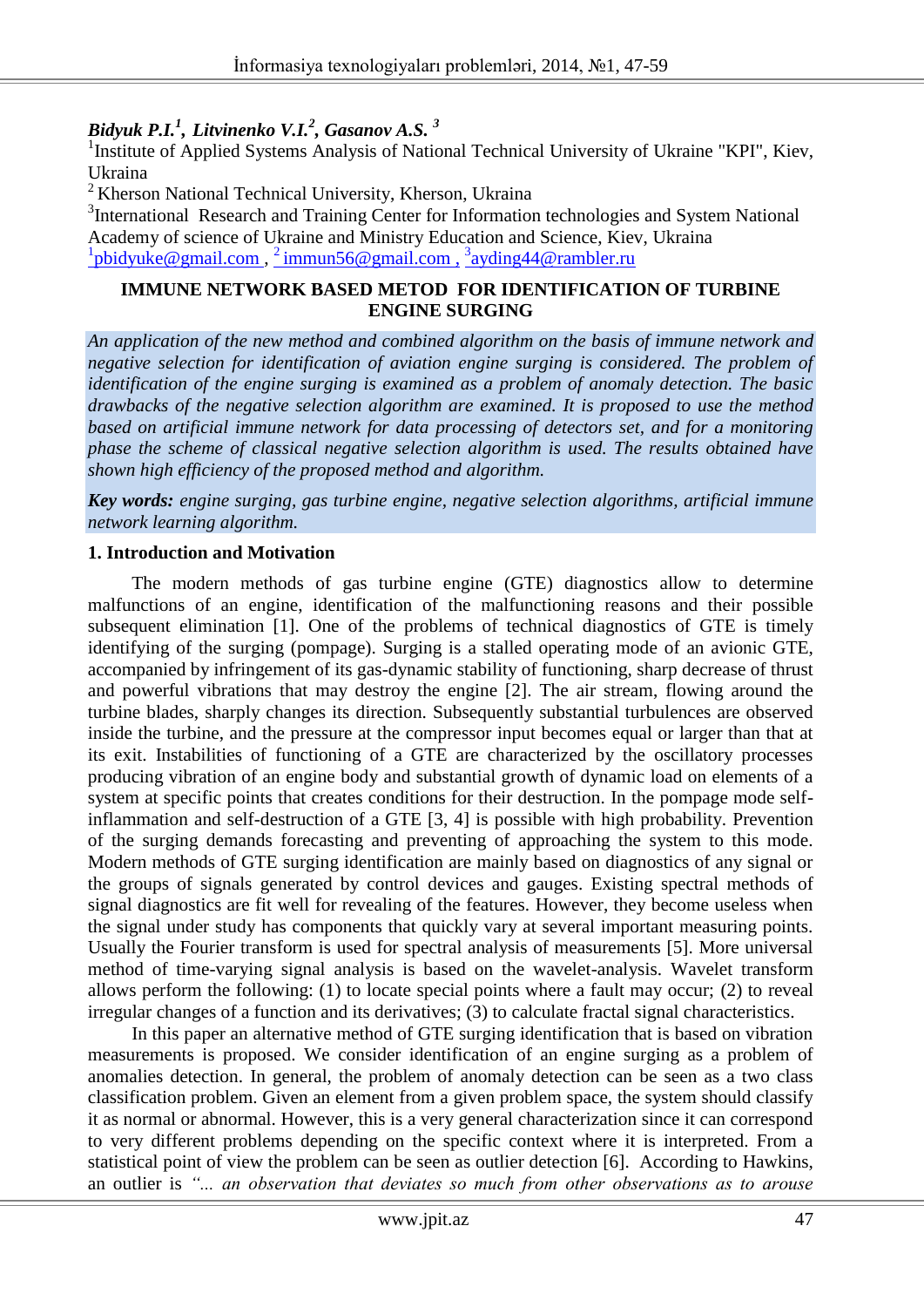*suspicion that it was generated from a different mechanism"* [7]. A common statistical approach to solve this problem [8] is to build a statistical model of the normal mode and use it to determine if a given observation is an outlier or not; basically, if the probability of the observation being generated by the normal distribution is low, then the observation is an outlier. A more complex approach can also model the outlier generation mechanism. In the previous approach, the idea is to remove any observation that can be classified as an outlier. Another possibility is to use the methods that accommodate the outliers, i.e. methods that can produce good estimates or inferences even in the presence of outliers. This kind of methods belongs to a more general area of statistics called robust statistics [9, 10]. The outlier detection point of view implicitly assumes that the data belongs to both normal data and outliers (which are possibly caused by errors occurred during the data collection or by noise). The interpretation of anomaly detection that we are interested in relates to dynamic context. In this case an anomaly is considered as a state of the given system that is not consistent with the normal behavior of this system. According to this, an anomaly detection algorithm will perform a continuous monitoring of the system and explicit classification of each state as normal or abnormal. Let's keep in mind that statistical modeling of the normal can be applied to this definition of anomaly detection, but the robust statistics approach cannot. The main problem regarding statistical model constructing is that it needs to make assumptions of distribution properties of the monitored variables, which in general are unknown. In this work we propose alternative approach to solution the problem in view that is based on the combined use of artificial immune network (AIN) and negative selection (NS) algorithm [6, 11–13].

# **1. Definition and methods**

### **1.1. Negative Selection Algorithm**

The process of negative selection of T-cells is responsible for eliminating the T-cells whose receptors are capable of binding with self-peptides. This process guarantees that T-cells that leave the thymus do not recognize any self-cell or molecule. Forrest et al*.* [14] proposed a change detection algorithm inspired by the negative selection of T-cells within the thymus. This procedure was named *negative selection algorithm,* and its original application is related to computer network security. A single type of immune cell was modeled: T-cells were represented as *L*-length strings of bits*.* The Forrest and his collaborators negative selection algorithm is rather simple [14]. Given a set of self-peptides, named self-set S, the T-cell receptors will have to be tested for their capability of binding the self-peptides. If a T-cell recognizes a self-peptide, it is discarded, otherwise it is selected as an immuno-competent cell and enters the available repertoire **A**. The chart of negative selection algorithm is illustrated in Fig. 1.



Fig.1. The negative selection algorithm [15]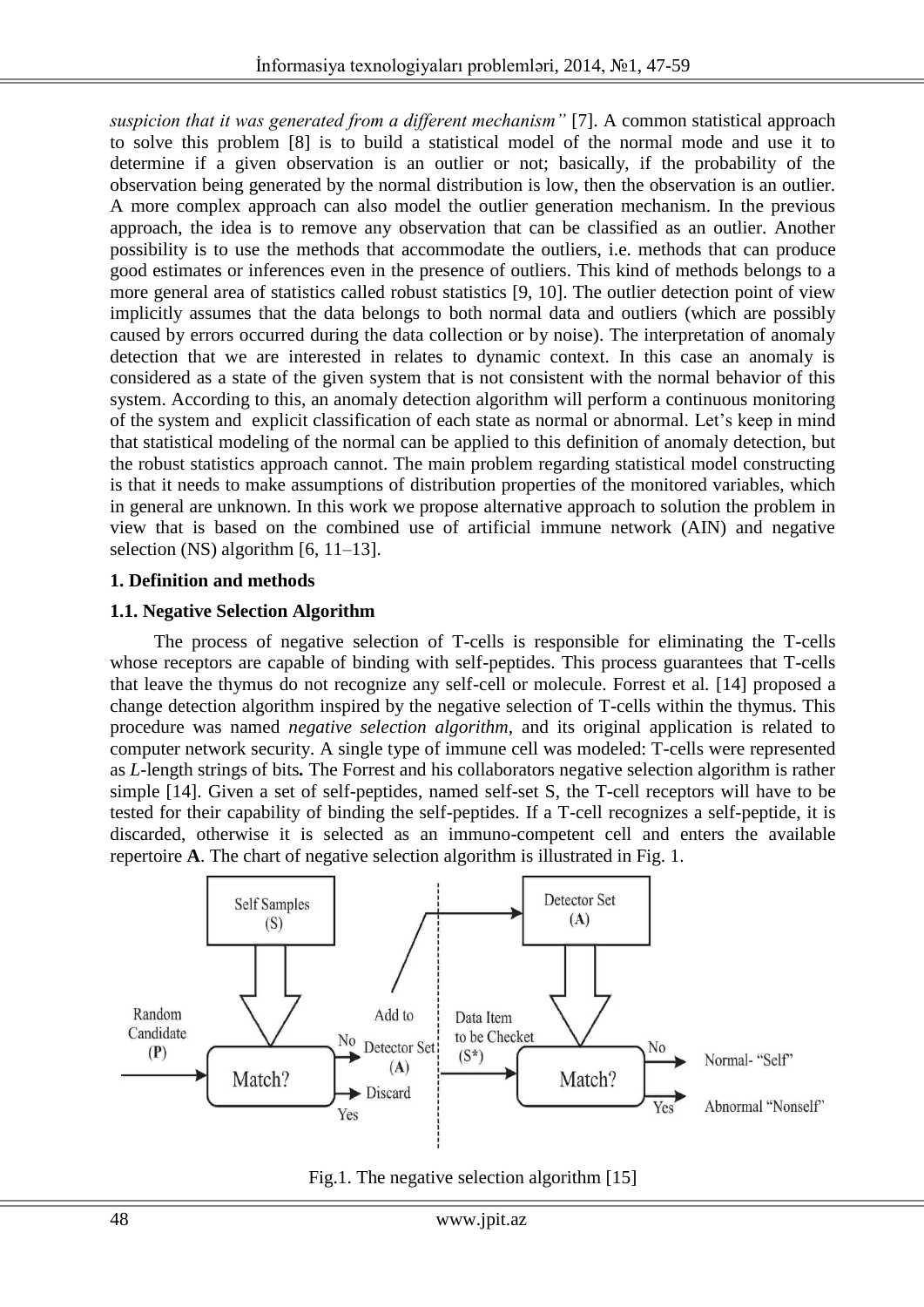The negative selection algorithm can be summarized as follows [16]:

- *Initialization:* generate random strings and place them in the set P of immature T-cells, assuming all the molecules (receptors and self-peptides) are represented as binary strings of the same length L.
- *Affinity evaluation:* determine the affinity of all T-cells in V with all elements of the self-set S.
- *Generation of the available repertoire:* if the affinity of an immature T –cell (element of P) with at least one self-peptide is greater than or equal to a given cross reactive threshold, then the T-cell recognizes this self-peptide and it has to be eliminated (negative selection); else the T-cell is placed into the available repertoire A.

The process of generating the available repertoire in the negative selection algorithm was termed by the authors as *censoring phase*. The algorithm also includes a *monitoring phase.* In the monitoring phase, a set S<sup>\*</sup> of protected strings is matched to the elements of the available repertoire A. The set S**\*** might be the own set S, a completely new set or composed of elements of the set S. If recognition occurs, then a non-self pattern (string) is detected.

The negative selection algorithm suggests generation of random strings until repertoire A of appropriate size is generated. This approach could be adopted in both algorithms.

Even random generation of the P repertoire results in algorithms with some drawbacks. First, this approach results in an exponential cost to generate the available repertoire A in relation to the number of self strings in S. Second, random generation of P does not account for any adaptability in the algorithm and neither any information contained in the set S.

The algorithm of negative selection has also other restrictions and limitations [16]. When it is not appropriate, for example, the number of self samples is small and sparse.

Some limitations of the (binary) string representation in NS algorithms are as follows:

- The binary matching rules are not able to capture the semantics of some complex self/nonself spaces.
- Some difficulties with extracting meaningful domain knowledge.
- In some cases a large number of detectors needed to guarantee better coverage (detection rate).
- Difficulties with integrating the NS algorithm with other immune algorithms.
- The crisp boundary of self and non-self may be hard to define.

In real-valued representation the detectors are represented by hyper-shapes in *n*-dimensional space. The algorithms use geometrical spaces and heuristics to distribute detectors in the non-self space.

Some limitations of the real-valued representation in NS algorithms are:

- The issue of holes in some geometrical shapes, and may need multi-shaped detectors.
- Curse of dimensionality.
- The estimation of coverage.
- The selection of distance metrics.

During our experimental study it has been established that generation of a set of detectors at training phase occurs casually owing to what it is impossible in advance to define is minimum necessary quantity of detectors which will provide the maximum quality of recognition. The increase in quantity of detectors conducts to delay of a recognition phase, and its reduction – to deterioration of work of algorithm. It occurs because the probability of formation of the "cavities" (areas in the space of "non-self") that are not sensed by detectors increases. Thus, a problem of this research is development of an advanced method for the detectors generation that are adaptive ro their functionality. The method proposed in the paper is based on artificial immune network.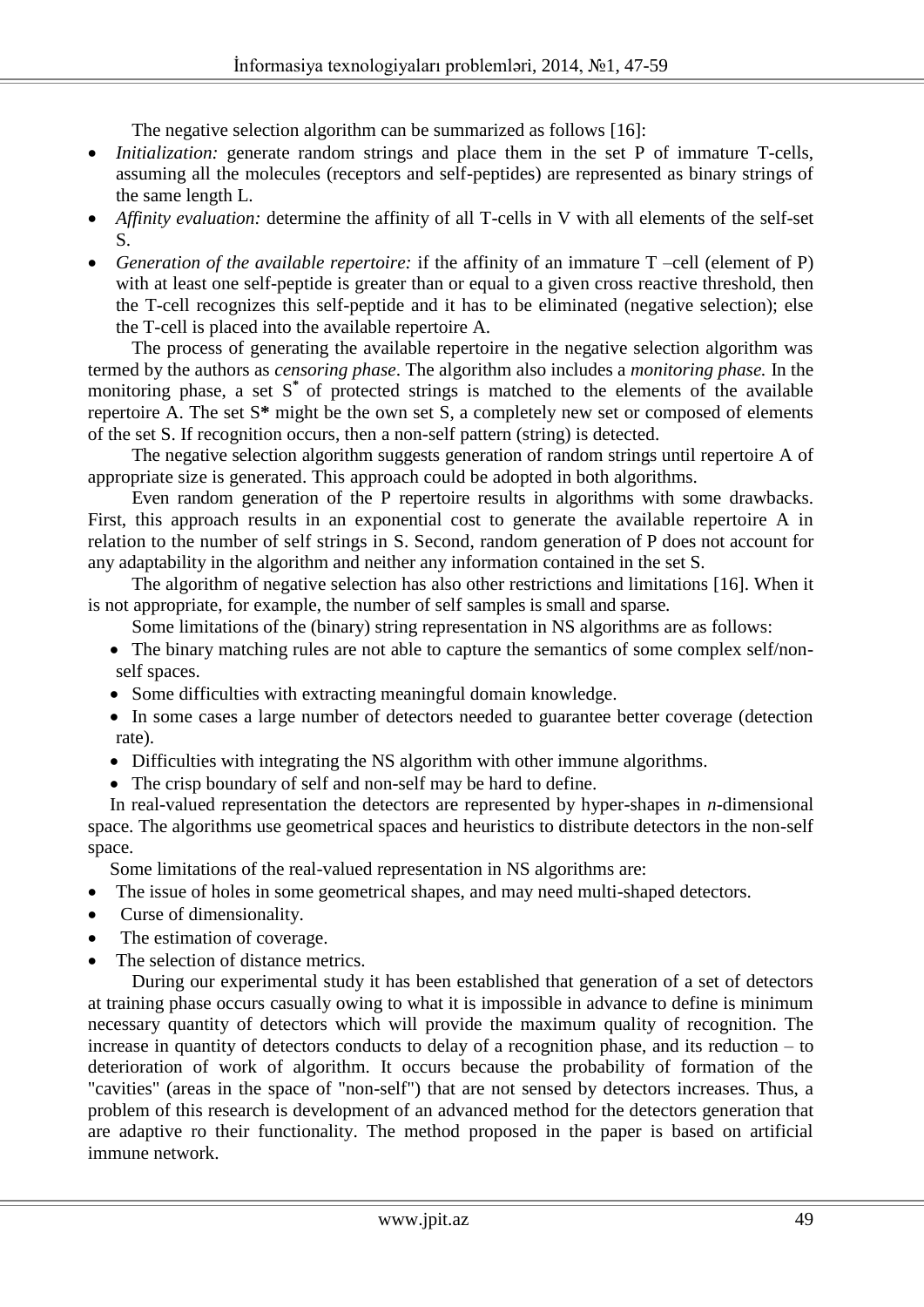#### **1.2. The Algorithm of artificial immune network**

According to the network theory the immune system is composed of a network whose dynamics is disturbed by foreign antigens [17]. This interaction with foreign antigens results in the network that corresponds to *internal image* of the universe of antigens. Groups of cells and molecules within the immune networks correspond to antigenic groups. There are basically two levels of interactions in the network: 1) the interaction with the environment (foreign antigens), and 2) the interaction with other network elements. The theory of immune network confirms, that even in absence of external stimulus (pathogenic microorganisms), the immune system is in constant movement. Its cells are capable to co-operate not only with antigens, but also with themselves, i.e. to distinguish similar antibodies. As a result of this mutual recognition of molecules of antibodies the connected network arises within immune system. The artificial immune network [5, 8] can be presented as a graph which consists of a set of nodes – cells of the network (antibodies), and a set of weighed edges meaning communications between the cells. A value of weight of an edge corresponds to affinity of communication of cells with each other.

The immune networks have two kinds of affinity:

- Affinity of communication "antigen-antibody" (*Ag-Ab*) distinction level.
- Affinity of communication "antibody-antibody" (*Ab-Ab*) similarity level.

Formally it is possible to represent the artificial immune network as follows:

$$
immNET = (P^l, G^k, l, k, m_{Ab}, \delta, f, I, \tau, AG, AB, S, C, M, n, d, H, R)
$$
 (1)

where  $P^l$  is the search space (shape-space);  $G^k$  is the space representation; *l* is a length of vector of attribute vector; k is a length of a cell receptor;  $m_{\hat{A}b}$  is size of cell population;  $\delta$  is expression function; *f* is an affinity function; *I* is the function of initialization of initial population of cells of a network;  $\tau$  is a stop condition for the algorithm; AG is a subset of antigens; AB is a population of cells of a network (antibodies); *S* is selection operator; *C* is cloning operator; *M* is a mutation operator; *n* is a quantity of the best cells selected for cloning; *d* is quantity of the worst cells that are subject to replacement by new ones; *H* is the operator of clonal deleting; *R* is the network compression operator.

In this work we have used the model of artificial immune network learning offered by L. N. de Castro and F. J. Von Zuben[15], named aiNet (*Artificial Immune NETwork*). The network is initialized with a small number of randomly generated elements. Each network element corresponds to an antibody molecule, i.e. an attribute string is represented in Euclidean shape-space.

The next stage is representation of antigenic patterns. Each pattern is presented to each network cell, and their affinity is determined according to (2):

$$
D = \sqrt{\sum_{i=1}^{L} (Ab_i - Ag_i)^2}
$$
 (2)

A number of high affinity antibodies is selected and reproduced (c*lonal expansion)* according to their affinity: the higher is the affinity the higher is the number of clones to be produced. The clones generated undergo somatic mutation inversely proportional to their antigenic affinity: the higher is the affinity the lower will be mutation rate. A number of high affinity clones is selected to be maintained in the network, constituting what is defined as a clonal memory.

Then the affinity between all remaining antibodies is determined. Those antibodies whose affinity is less than given threshold are eliminated from the network (*clonal suppression*)*.* All antibodies whose affinity with the antigen is less than given threshold are also eliminated from the network. Additionally a number of new randomly generated antibodies are incorporated into the network (*metadynamics*)*.*The remaining antibodies are incorporated into the network, and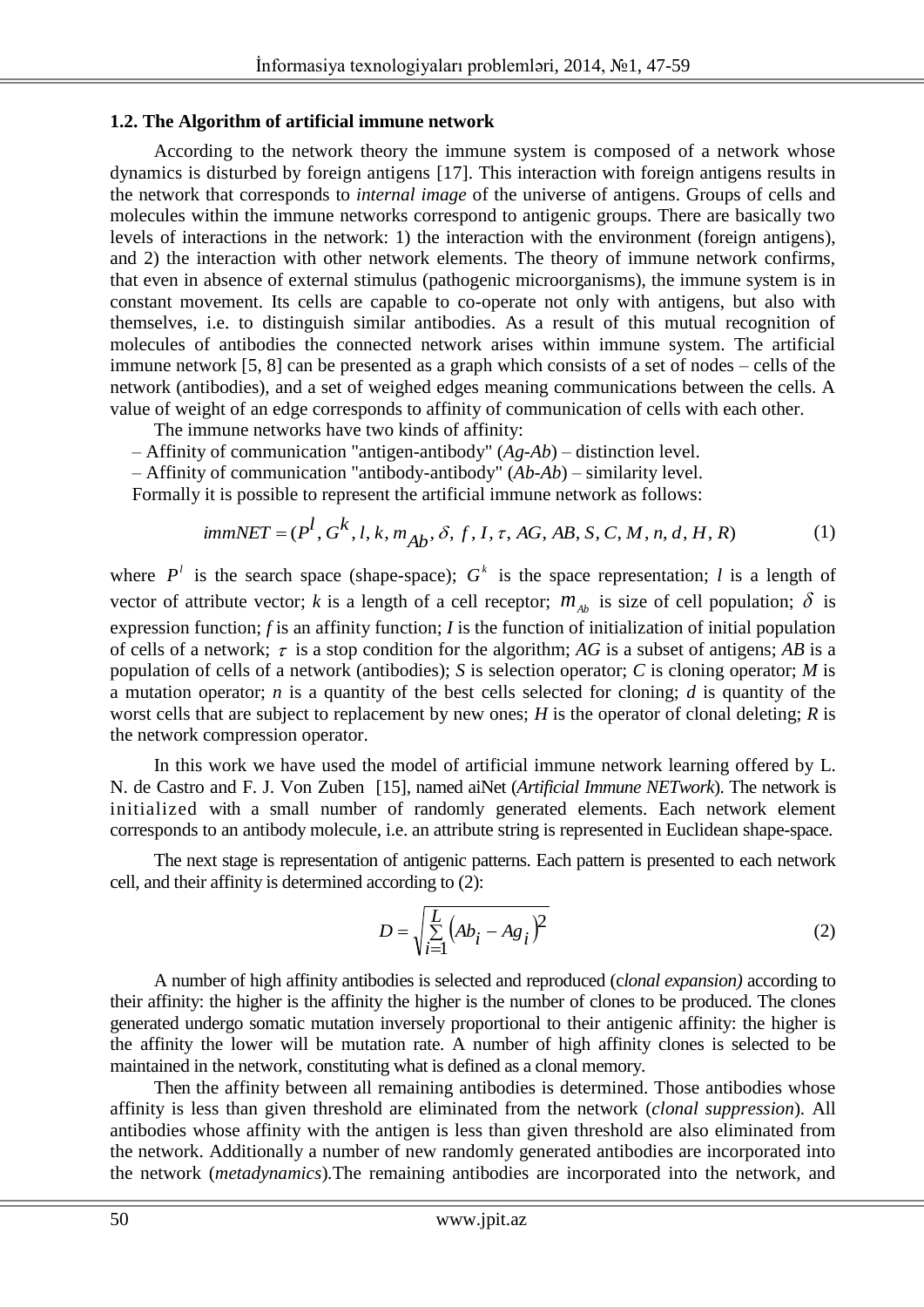their affinity with the existing antibodies is determined. All but one antibody whose affinity is less than a given threshold are eliminated.

The aiNet learning algorithm can be summarized as follows [15]:

- 1. *Initialization:* create initial random population of network antibodies.
- 2. *Antigenic presentation:* for each antigenic pattern, do:
	- 2.1. *Clonal selection and expansion:* for each network element, determine its affinity with the antigen presented. Select a number of high affinity elements and reproduce (clone) them proportionally to their affinity.
	- 2.2. *Affinity maturation:* mutate each clone inversely proportional to affinity. Re-select a number of the highest affinity clones and place them into a clonal memory set.
	- 2.3. *Metadynamics:* eliminate all memory clones whose affinity with the antigen is less than a pre-defined threshold.
	- 2.4. *Clonal interactions:* determine the network interactions (affinity) among all the elements of the clonal memory set.
	- 2.5. *Clonal suppression:* eliminate memory clones whose affinity with each other is less than a pre-specified threshold.
	- 2.6. *Network construction:* incorporate the remaining clones of the clonal memory with all network antibodies.
- 3. *Network interactions:* determine the similarity between each pair of network antibodies.

4. *Network suppression:* eliminate all network antibodies whose affinity is less than a prespecified threshold.

- 5. *Diversity:* introduce a number of new randomly generated antibodies into the network.
- 6. *Cycle:* repeat Steps 2 to 5 until a pre-specified number of iterations is reached.

#### **1.3. The proposed combined NS algorithm and AIN**

Solution of the surging identification problem by means of the developed algorithm demands the description of specific implementation of some operators and functions. In this case the immune network uses antibodies coded with real numbers (fig. 2) to which the metrics is applied to calculate Euclidian distance. Thus, antibodies form around themselves *l* -dimensional radial area of recognition with radius which  $r$  called cross-reactive threshold. As it is shown in Fig. 2, cross-reactive threshold is included in the structure of an antibody that gives a chance for adaptive adjustment of its value. Thus, the immune network fills "non-self" space with distinguishing hyperspheres of different radius that gives the chance for its fuller covering [13].



Fig. 2**.** Representation of antibody of AIN

The affinity values of communication "antigen-antibody" is calculated by the following expression:

$$
f_{Ab-Ag} = \frac{k_r}{r} + D_{E(Ab-Ag)}
$$
 (3)

where r is the cross-reactive threshold of an antibody (detector);  $k<sub>r</sub>$  is the coefficient of importance of the cross-reactive threshold (parameter of algorithm adjustment). The parameter  $k<sub>r</sub>$  is a very important parameter of training. It operates robustness of the received decision.

The increase in this parameter forces an immune network to support detectors of larger radius that gives rougher but more stable solution. However, the excessive increase of  $k<sub>r</sub>$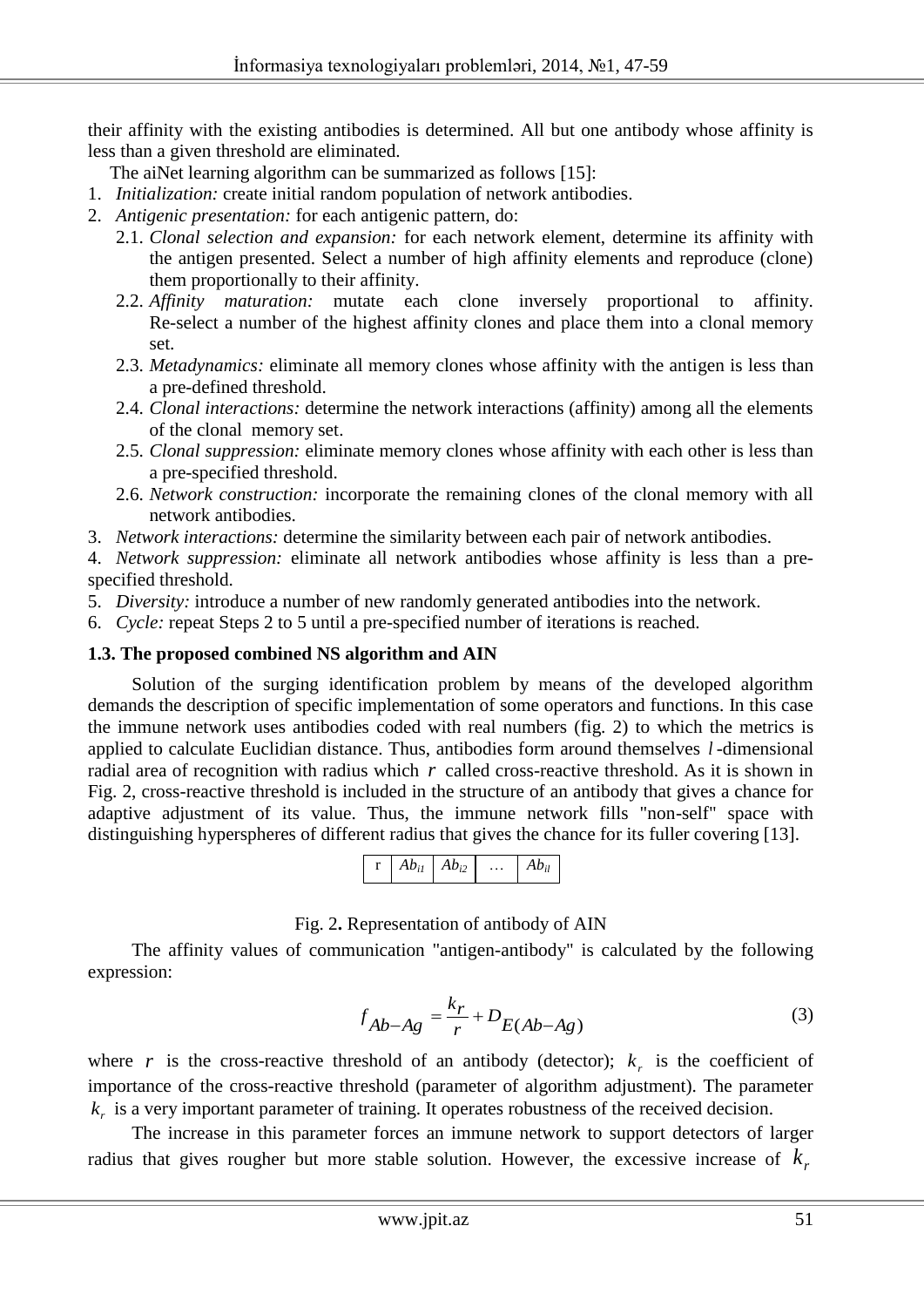negatively affects accuracy of a solution found. Fig. 3 illustrates the influence of parameter  $k<sub>r</sub>$ on the method generating detectors.



Fig. 3. Influence of value of parameter  $k_r$  on the method generating detectors

The compression of immune network is carried out on the basis of self-recognition of cells which is numerically expressed via affinity communications of antibodies with each other. For calculation of the affinity value of communication the following expression is offered:

$$
f_{Ab-Ab} = -\frac{D_{E(Ab_1 - Ab_2)} - (r_{Ab_1} + r_{Ab_2})}{2 \cdot \min(r_{Ab_1}, r_{Ab_2})}
$$
(4)

The following interpretation of values is possible:  $f_{Ab-Ab} \le 0$  means distinguishing hyperspheres of detectors that are not blocked. This choice does not demand compression since antibodies do not distinguish each other (Fig. 4); if  $f_{Ab-Ab}$  is in a range of  $(0,1)$ , then hyperspheres are blocked by covers, and the value represents overlapping (Fig. 4).

Thus, the compression is carried out depending on the size of a parameter of compression threshold where  $\sigma_s$  is a parameter of training algorithm; if  $f_{Ab-Ab} \ge 1$ , hyper-sphere of smaller radius  $(r)$  is completely in the hyper-sphere of larger radius (Fig. 4). In this case the compression is necessary as the redundancy of distinguishing elements is observed.



Fig. 4. The various relative positioning of distinguishing hyper spheres of detectors

In this specific implementation the operator of clonal deleting *H* operates only on those antibodies which distinguish at least one antigen. Thus, it is guaranteed that a resultant AIN at the end of each generation does not contain the detectors distinguishing the "self" antigens. The generalized chart of the proposed algorithm is shown in Fig. 5.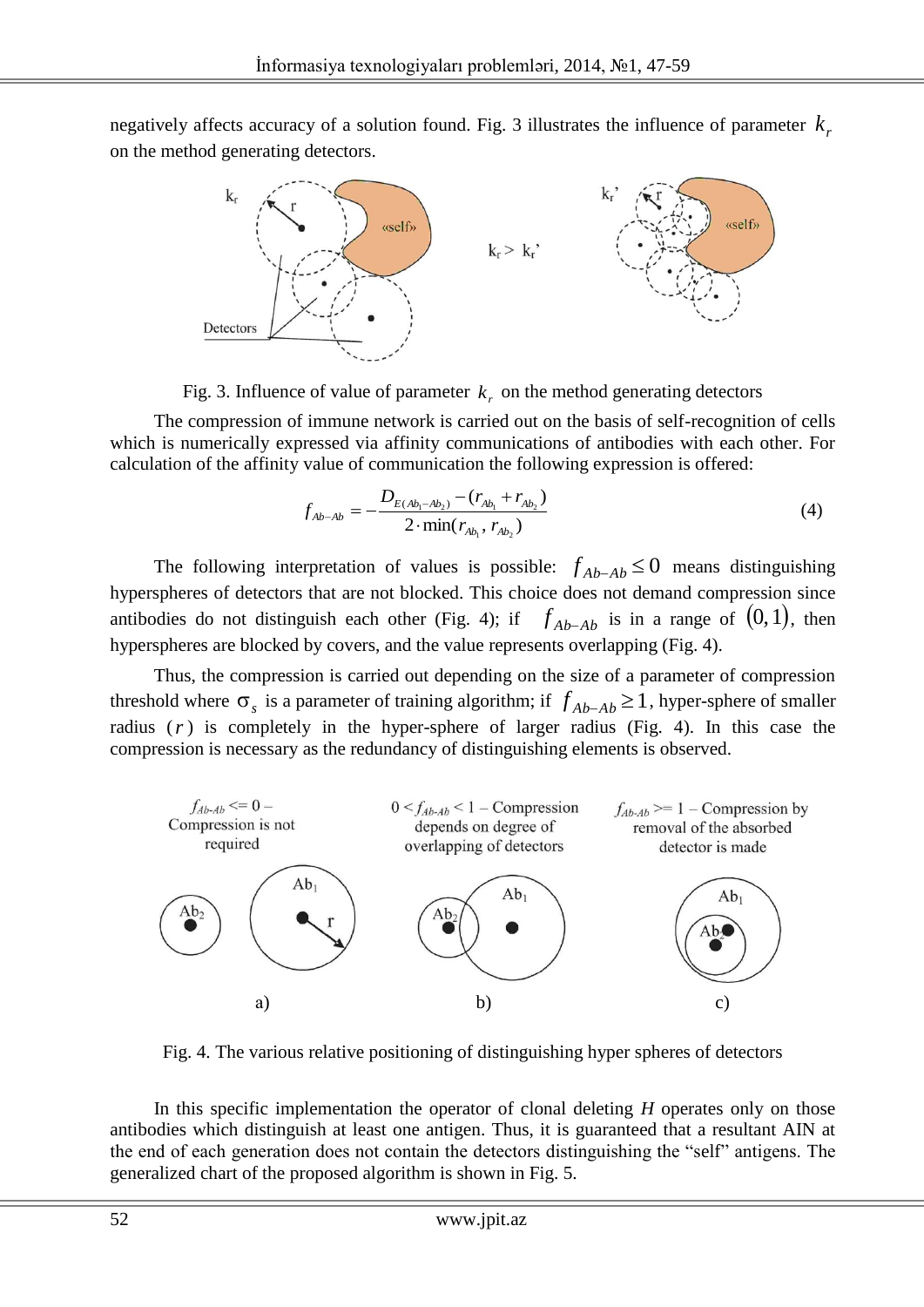

Fig. 5. The generalized scheme of the combined negative selection algorithm and an immune network

# **2. Results of computer experiment**

# **2.1. Solution of the anomaly detection problem**

Generally it is possible to present the problem of anomaly detection as follows [6, 7]. Let a discrete number of values of a process variable is given by:  $y_1, y_2, ..., y_n$ . It is also supposed that discrete values of the variable  $y(t)$  belong to the time interval  $[t_1, t_n]$ . A given number of measurements time window of width  $k$  is  $k < n$ . The values in the time window form the vector of patterns  $Y_t(y_t, y_{t-1}, ..., y_{t-k+1})$ . The vector of patterns corresponds to one of the two classes: *normal* (1), if the fragment of the time series, corresponding to a given vector, does not contain anomalies (i.e. belongs to the class of "self"), otherwise it corresponds to *abnormal* (0) . The time window is moving along time axes with step size,  $\Delta l$ , forming a set of vectors which divide the attribute space into two parts: with anomalies and without them. The problem is in referencing of any vector,  $Y_j$ , formed by the selected sliding window, to one of the two allocated classes. On the other hand, if we consider the process under study as a dynamic system,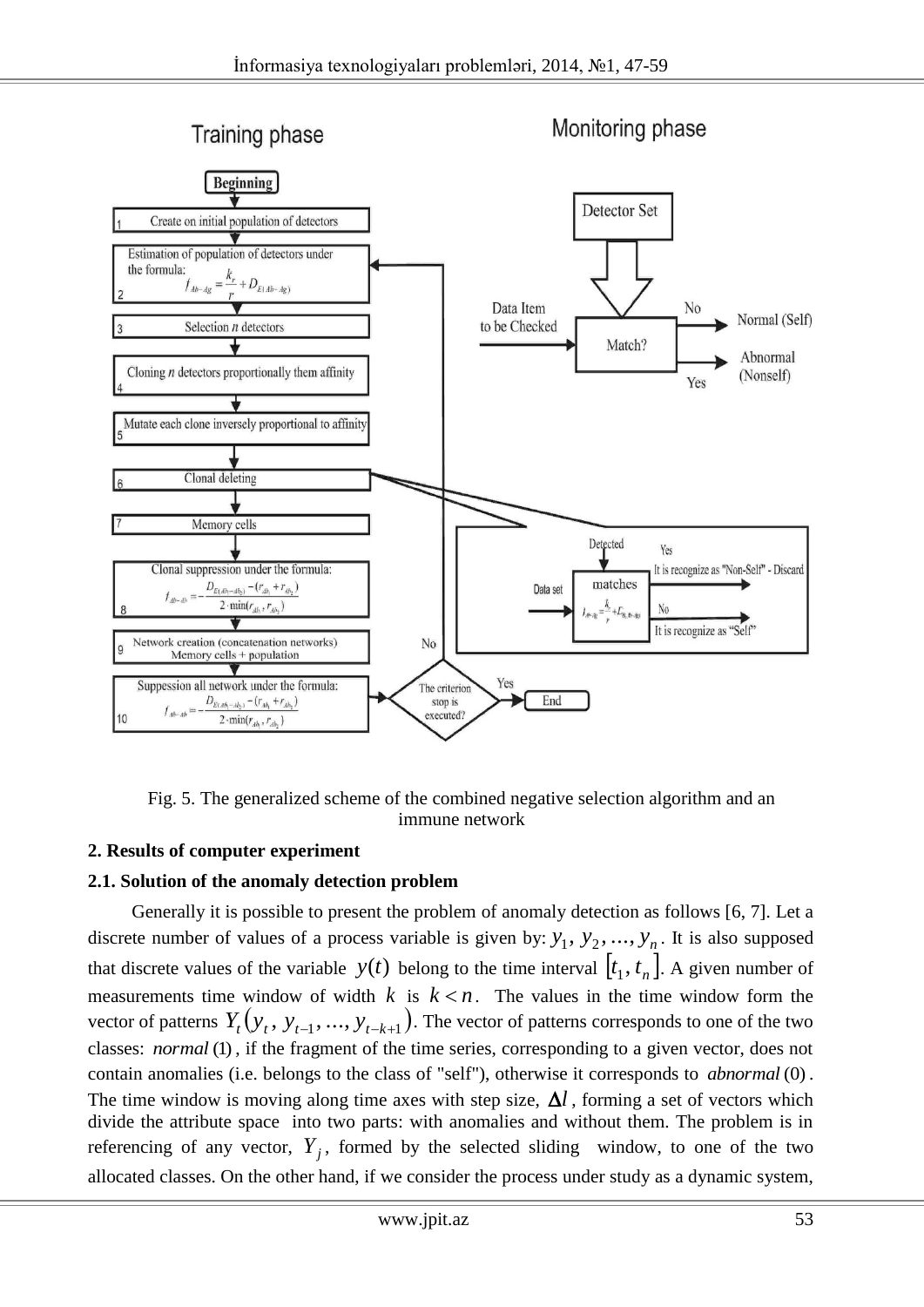the set of vectors obtained by means of a sliding window represents restored phase portrait of dynamic system, and the vectors formed are the points, belonging to a phase trajectory of the system. In the case of normal behaviour the given trajectory can be perceived as a reference image, any deviation from which creates anomalous pattern (Fig. 5). It is necessary to stress, that the use of negative selection allows avoiding the necessity of including into training sample the vectors, corresponding to abnormal behaviour that gives the chance to recognize any, even not known in advance anomaly.

#### **2.2. The First experiment**

For the first experiment the periodic signal, which graph is presented in Fig. 6а, was chosen [9]. The training sample totals 200 values. This training signal does not contain anomaly. For creating the training sample the sliding window of two values width was used. In this case the space of patterns is two-dimensional:  $(y_t, y_{t+1})$ . The appearance of the phase portrait restored is shown in Fig. 6b.



Fig. 6. An experimental signal without anomaly; a)– the graph of the signal; b) – the restored phase portrait of the signal

Shown in Fig.6b geometric figure is a display of data of the class «Self» that can be used as a training image for the AIN. The results of AIN training for two optional values of the importance cross reactive threshold,  $k_r$ , are presented in Fig. 7. The Fig. 7a shows less steady solution since a part of the plane, corresponding to skipped elements of a phase trajectory, is blocked by detectors. It will lead to their false operation. The solution, shown in Fig. 7b, is steadier, and is taken for further testing.



Fig. 7. A configuration of the trained immune network for two optional values  $k_r$ :  $a) - k_r = 0.01$ ; b) -  $k_r = 0.1$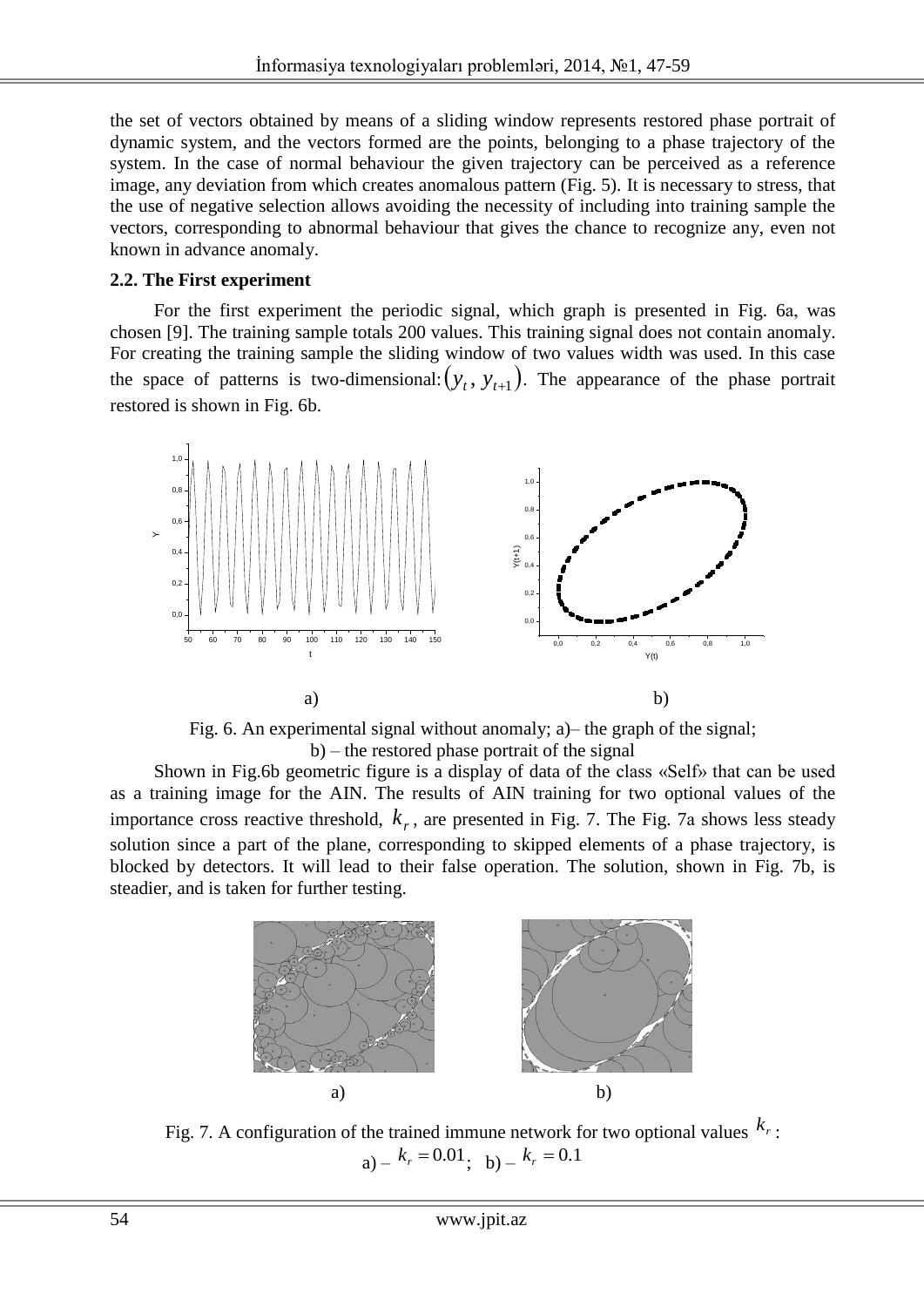Further on a local anomaly has been added to the signal (Fig. 8а), that has found its reflexion on a phase portrait, as is shown in Figure 8b. In this case two points are deviated from the phase trajectory and have been recognized by corresponding detectors.



Fig. 8. The test signal with local anomaly and its phase portrait

During detection phase a repeated recognition of the abnormal phenomenon by several detectors simultaneously (Fig. 9a) is quite probable. The histogram in Fig. 9b shows the number of detectors, which are activated during detection of anomaly at the movement of scanning windows over a signal sequence.



Fig. 9. Illustration of the detection phase: a) – recognition of abnormal vectors by an immune network; b) – the histogram of detectors activation

# **2.3. The second experiment**

For the second experiment the data have been used obtained on the test bed for aviation *gas turbine engine*. The data is represented by four time series (Vk 3, Vk P, Vv 3, Vv P). The signals received from gauges of vibration of the support on which the engine has been fixed. The time series graphs are shown in Fig. 10.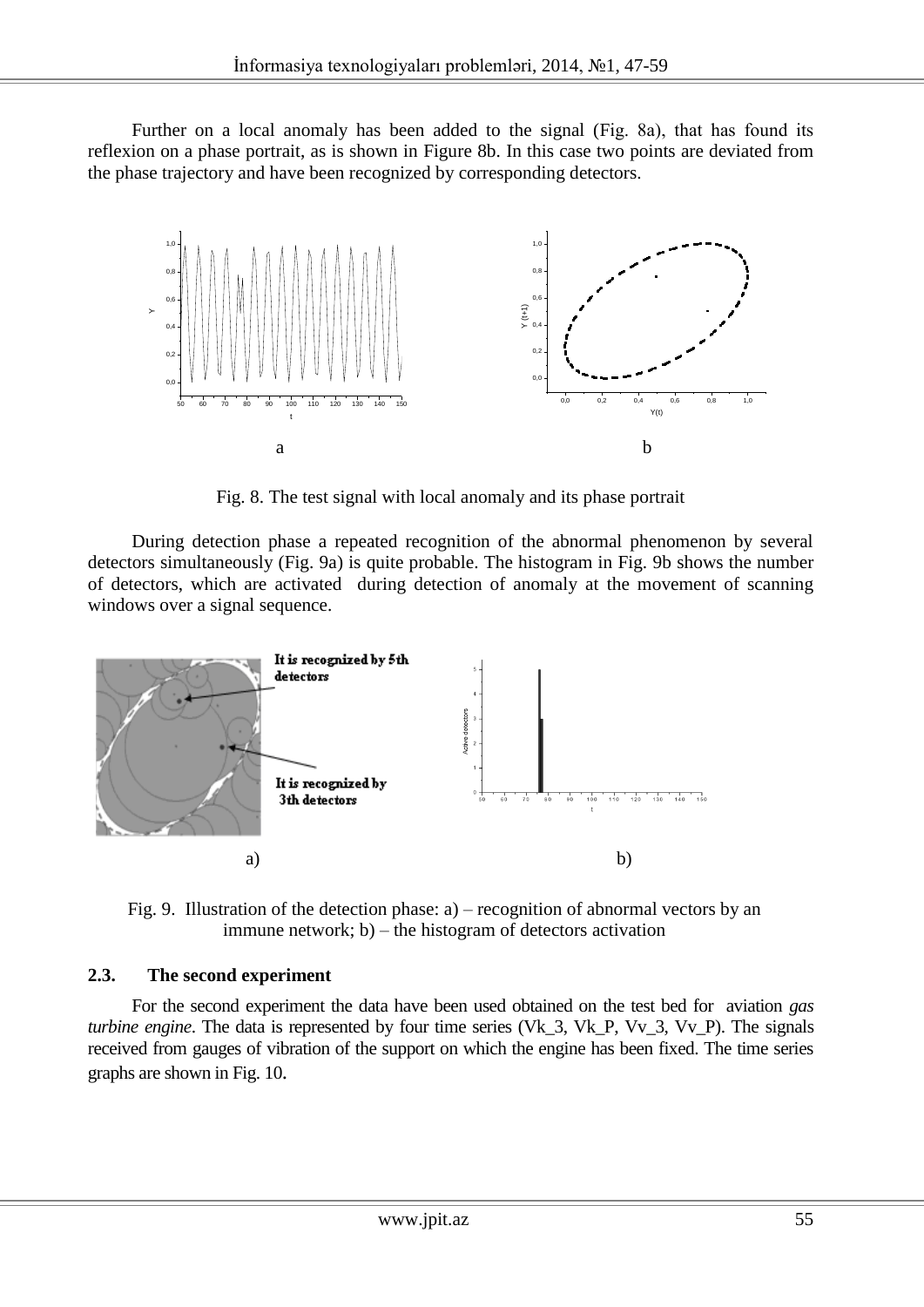

The data contain 216 values of each signal sampled at 5 *ms*. The engine functioning ended with surging. By means of the developed algorithm it is necessary to define an anomaly present in data that could be a surging indicator. For training of the algorithm the interval from 124 to 179 points has been chosen. Training was performed with various values of sensitivity of the algorithm  $(k_r)$ . The structure of the trained immune network for various values of sensitivity is presented in Fig. 11.



<sup>56</sup> www.jpit.az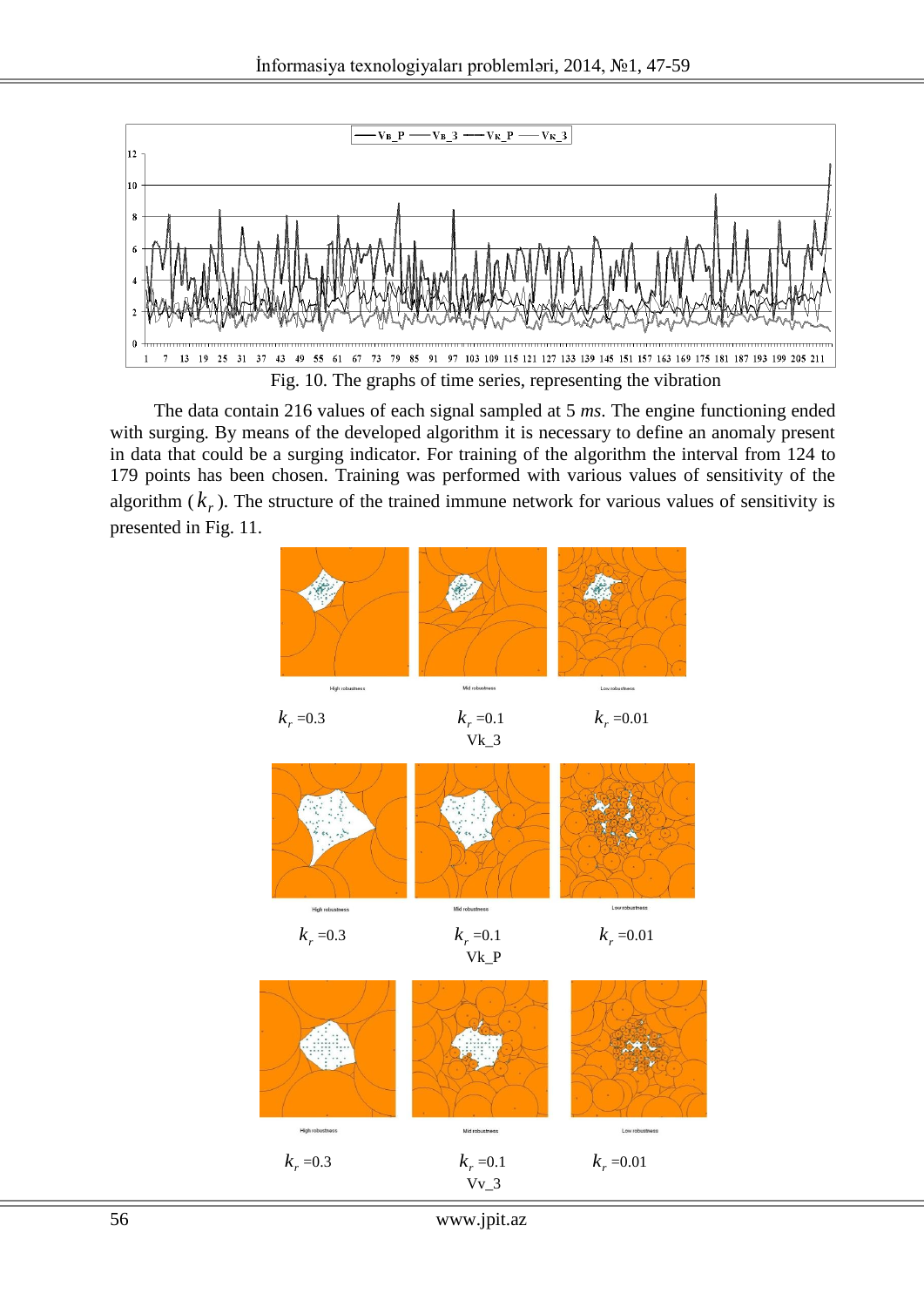

Fig. 11. The structure of trained immune network for various values of  $k_{r}$ 

Histograms of detectors activation, averaged on several experiments (Fig. 12).



Fig. 12**.** The histograms of detectors activation

In real world conditions it is difficult enough to select acceptable sensitivity of algorithm (  $k_r$ ). Therefore, the results were averaged for several various values  $k_r$ . On the histograms (Fig.12) it is visible the approach of the surging moment (points 208–216). An essential anomaly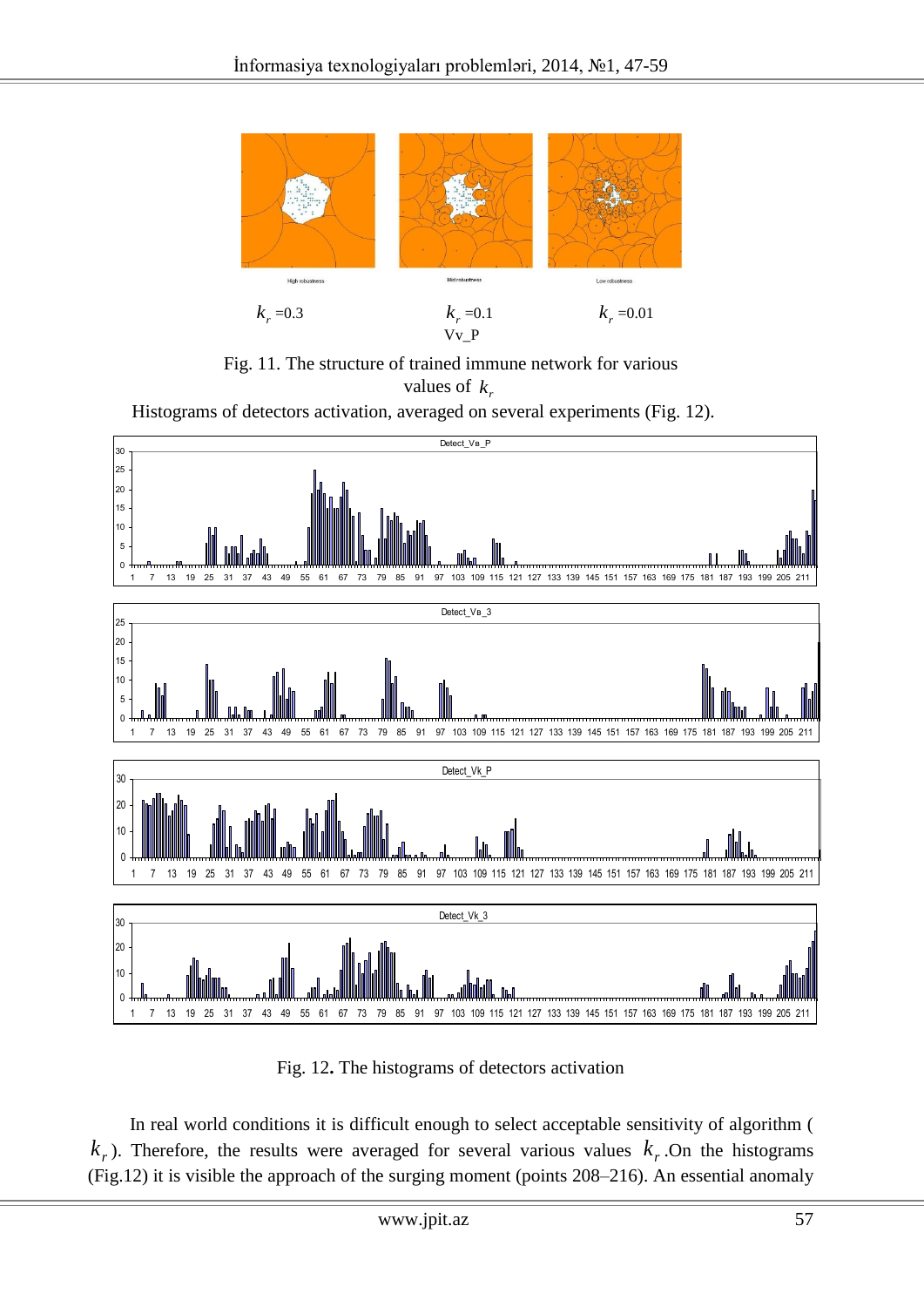of engine functioning is visible in the interval 55–90, that most likely became the reason of the engine shutdown.

# **3. Conclusion**

The modified method and algorithm of negative selection has been developed to solve the problem of anomaly detection in functioning of complex engineering systems. This method and algorithm for training and anomaly identification uses the mechanisms of artificial immune networks. The distinctive feature of the algorithm is in updating of training process thanks to which the possibility of adaptive selection of options is implemented as well as the quantities and location of detectors is determined. The experimental study has shown high efficiency of the proposed algorithm which is explained by its computing stability thanks to adaptive selection of the cross-reactive threshold. Also optimality is achieved owing to adaptive adjustment of the size of the immune network, i.e. quantity of necessary detectors. A high accuracy of detecting is shown, owing to reduction of quantity and the sizes of "cavities" created. To compare the results of application of the algorithm an exact benchmark diagnostics was used supported by experts. Results of diagnostics testify the affinity of experts estimates and estimates generated by the developed method and algorithm.

# **References**

- 1. Myrgorod V.F., Grudinkin V.M. The Virtual stand for modeling the systems of aviation engines // Artificial Intelligence, 2006, №3, pp.186–191.
- 2. Gurevich O. S. A status and prospects of development of systems of automatic control for aviation gas turbine engine / CIAM 2001-2005. The Basic results of scientific and engineering activities. Moscow: CIAM, 2005, pp.267–270.
- 3. Designing aviation gas turbine engine: the University textbook / Ed. by Prof. A.M. Ahmedzjanova. Мoscow: Mechanical engineering, 2000, 454 p.
- 4. Mathematical models of aviation engines of any schemes (computer DVIG environment): the Manual / Ed. by Prof. A.M. Ahmedzjanova; UGATU–Ufa, 1998, 128 p.
- 5. Sosunov V. A., Lytvynov Ju. A. Unsteady operating modes of aviation engines. Мoscow: Mechanical engineering, 1975, 216 p.
- 6. González F. A Study of Artificial Immune Systems Applied to Anomaly Detection, Ph.D. Dissertation, The University of Memphis, May, 2003.
- 7. Hawkins D. Identification of Outliers. London: Chapman and Hall, 1980.
- 8. Barnett V., Lewis T. Outliers in Statistical Data, 3rd ed. New York: Wiley, 1994.
- 9. Hampel F., Ronchetti E., Rousseuw P., Stahel W. Robust Statistics. New York: Wiley, 1986.
- 10. Huber P. Robust Statistics. New York: Wiley, 1981.
- 11. Dasgupta D., Forrest S. An anomaly detection algorithm inspired by the immune system. In: Dasgupta D. (Ed.) Artificial Immune Systems and Their Applications. New York: Springer-Verlag, 1999, pp. 262–277.
- 12. D'Haeseleer P., Forrest S., Helman P. An immunological approach to change detection: algorithms, analysis and implications // Proc. of the IEEE Symposium on Computer Security and Privacy, IEEE Computer Society Press, Los Alamitos, CA, 1996.
- 13. Fefelov A.A., Litvinenko V.I., Bidyuk P.I. Modification of negative selection algorithm on the basis of mechanisms artificial immune sets for solution of anomalies detection problems // The Collection of scientific works in five volumes of the Second International Scientific Conference on Intellectual Systems of Decision-making and Applied Aspects of Information Technologies // Ukraine, Eupatoria 2007, vol.3, pp.73–78.
- 14. Forrest S., Perelson A.S., Allen L., Cherukuri R.. Self-nonself discrimination in a computer // Proc. of the IEEE Symposium on Research in Security and Privacy, 1994, pp.202–212.